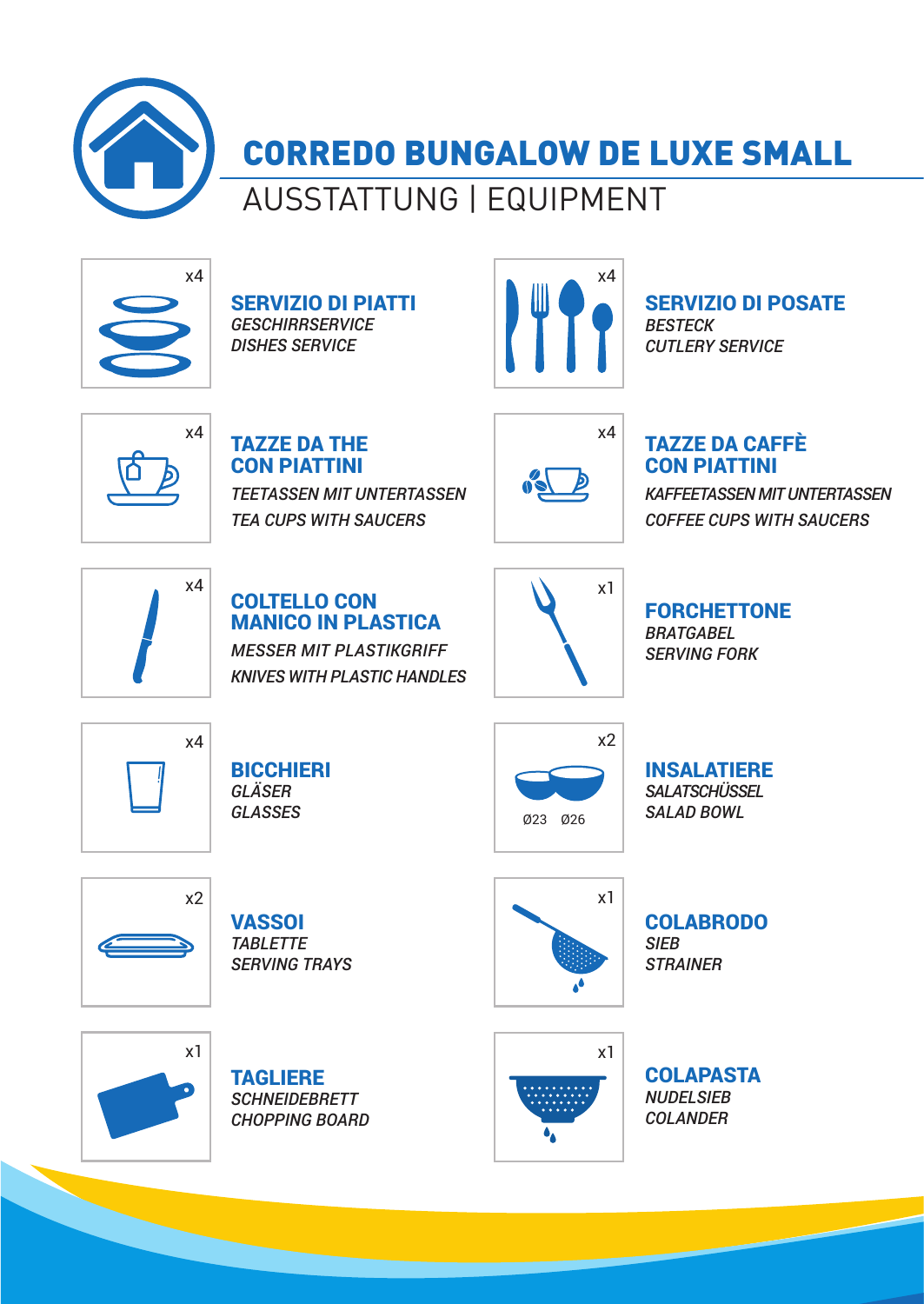## CORREDO BUNGALOW DE LUXE SMALL AUSSTATTUNG | EQUIPMENT





**SCHIUMAROLA** *SCHAUMLÖFFEL SKIMMING SCOOP*



FORBICI *SCHERE SCISSOR*



MESTOLO SPAGHETTI *NÜDELLÖFFEL SPAGHETTI SCOOP*



POSATE INSALATA *SALATBESTECK SALAD SERVER*



RAMAIOLO *SOBENLÖFFEL SOUP LADLE*



MESTOLI *SCHÖPFLÖFFEL PLASTIC LADLES*



**GRATTUGIA** *REIBE GRATER*



**CAVATAPPI** *KORKENZIEHER CORKSCREW*



COLTELLO CARNE *FLEISCHMESSER CARVING KNIFE*



**APRISCATOLE** *DOSENÖFFNER TIN OPENER*



COLTELLO PANE *BROTMESSER BREAD KNIFE*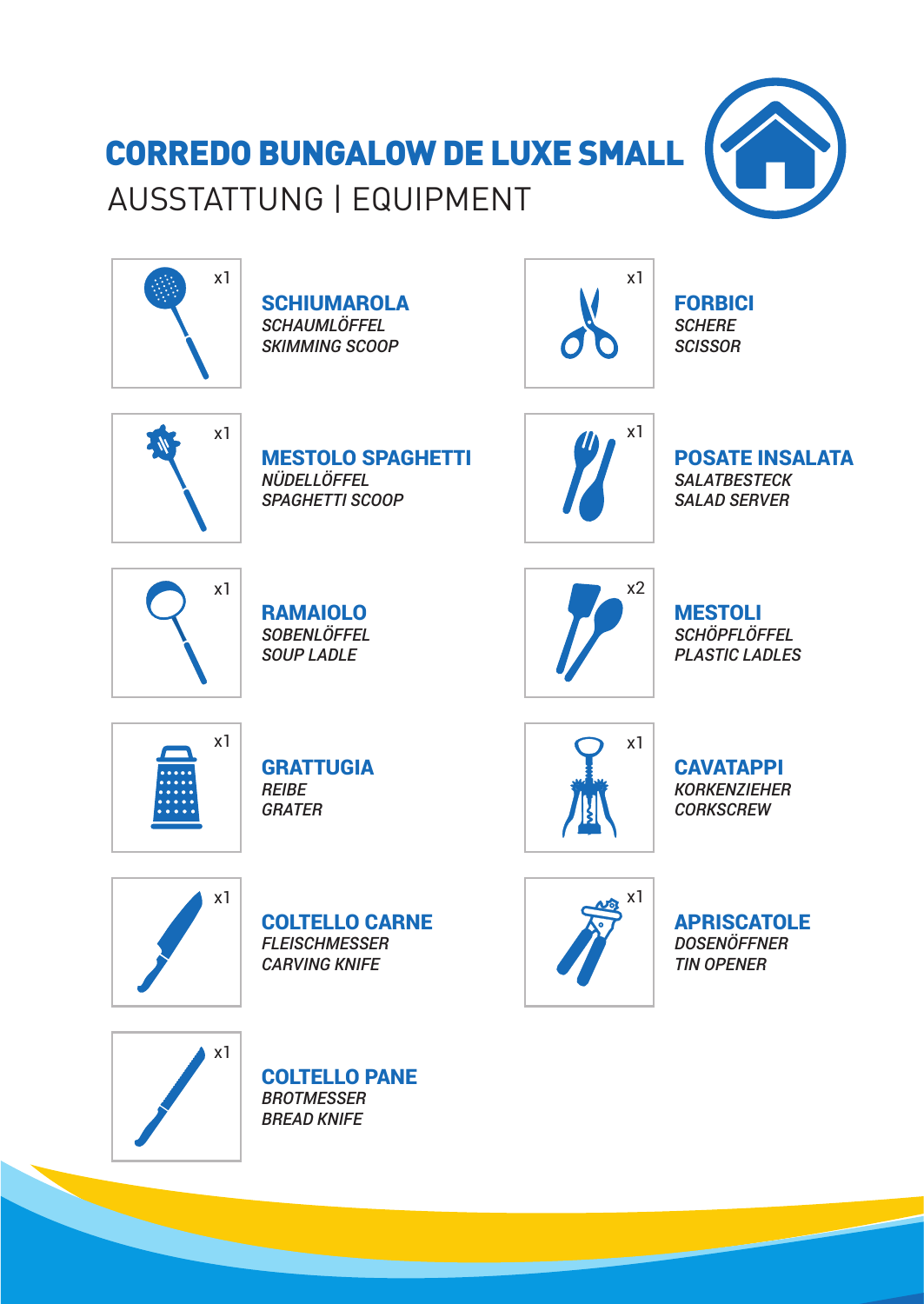

## CORREDO BUNGALOW DE LUXE SMALL

### AUSSTATTUNG | EQUIPMENT



**MOKA** *ITALIENISCHE KAFFEEMASCHINE MOCHA COFFEE POT*



BOLLITORE PER LATTE *MILCHTOPF MILK PAN*



CARAFFA TERMICA *GLASKANNE COOL JUG*



CESTINO IN VIMINI *KORB FÜR BROT WICKER BASKET*



FILTRO PER CAFFÈ *KAFFEEFILTER COFFEE FILTER*



**SOTTOPENTOLA** *TOPFUNTERSETZER HEAT-RESISTANT PAD*



PENTOLE *TÖPPE COOKING POTS*



PADELLA *PFANNE FRYING PAN*



**TEGAMI** *BRATENTÖPPE SAUCEPANS*



COPERCHI *TOPFDECKEL LIDS*



 $x1$  x1 PORTA SPAZZOLINO *ZAHNBÜRSTENHALTER TOOTHBRUSH HOLDER*



POSACENERE *ASCHENBECHER ASHTRAY*